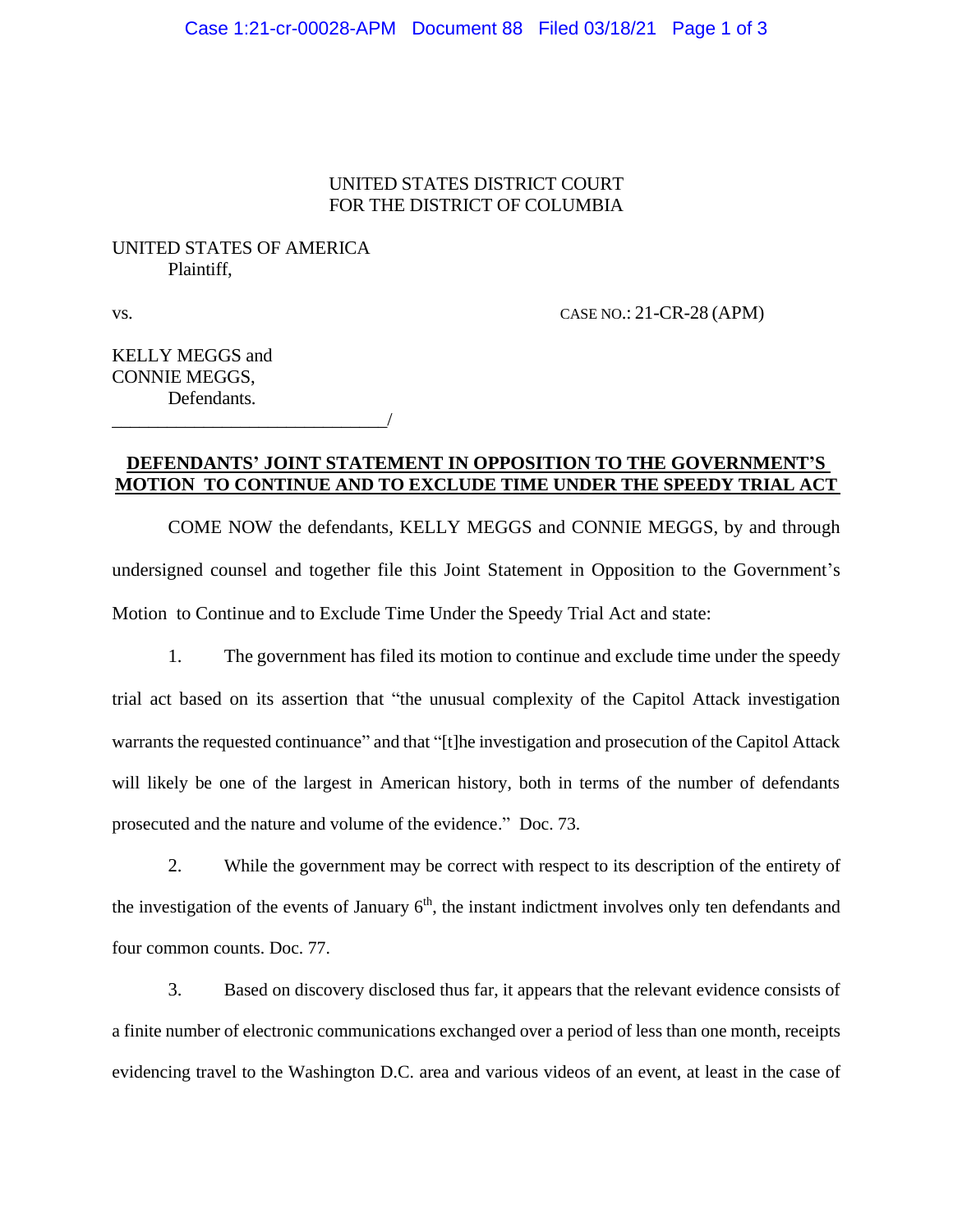#### Case 1:21-cr-00028-APM Document 88 Filed 03/18/21 Page 2 of 3

Mr. and Mrs. Meggs, occurring over a period of a few hours with less than one half hour of it taking place inside the Capitol building.

4. In short, while the defendants understand the government's belief in the necessity in enlarging the scope of the events of January  $6<sup>th</sup>$  to include the entirety of individuals participating in the protests, these defendants played only a very small role in the events that took place that day. In short, a determination that this particular case is so outside the heartland of criminal cases as warrant the relief sought by the government is unnecessary.

5. Furthermore, Mr. and Mrs. Meggs have each been in custody since February  $7<sup>th</sup>$ , 2021, with Mrs. Meggs not even yet having been arraigned or transported to Washington D.C. This while ostensibly wearing the cloak of innocence to which criminal defendants are entitled, which is proving more elusive with each passing day.

6. The fear is that should the Court grant the government's request, the defendants face a period of pretrial detention so protracted as to transform from administrative to punitive.

7. Based on these factors and those set forth by counsel for the similarly situated defendants, Mr. and Mrs. Meggs respectfully object to the relief sought by the government.

#### RESPECTFULLY SUBMITTED,

 /s/ David Anthony Wilson DAVID ANTHONY WILSON 201 S.W. 2nd Street, Suite 101 Ocala, FL 34471 (352) 629-4466 david@dwilsonlaw.com Trial Attorney for Defendant D.C. Bar ID: FL0073